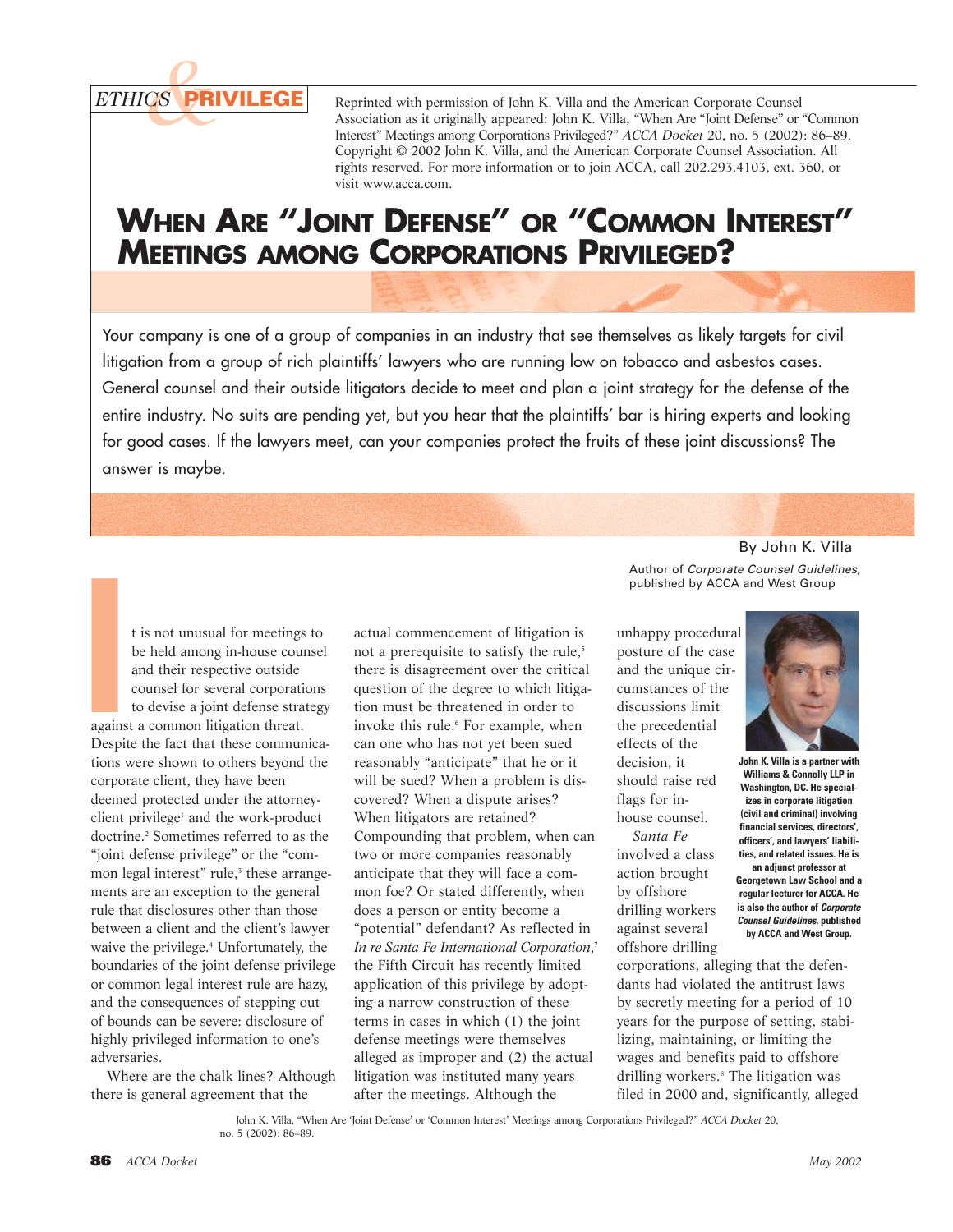that the secret "joint defense" meetings were themselves in furtherance of the antitrust claim. During the course of discovery, plaintiffs sought discovery of certain documents that had been prepared by in-house counsel for several defendants, and shared with the other defendants, that concerned certain legal issues relating to defendants' exchange of wage and benefit information. One such document was a 1991 memorandum written by defendant Santa Fe's in-house counsel. Following an adverse ruling by the trial court, Santa Fe, together with two of the other defendants, filed a motion for reconsideration,<sup>9</sup> claiming the protection of the common legal interest privilege. Upon denial of this motion, Santa Fe petitioned the Fifth Circuit for a writ of mandamus directing the district court to vacate its order rejecting the defendant's claim of privilege.10

In reviewing Santa Fe's claim in light of circuit precedent, the court reaffirmed that communications may be protected under the common legal interest privilege, not only in cases in which the communications involve codefendants in actual litigation and their counsel, but also in cases in which the communications involve potential codefendants and their counsel.<sup>11</sup> Because of the lack of a clear definition for the term "potential" and in light of the deference to be accorded to the truth-seeking process, however, the court held that it was required to review the issue and then construed the term narrowly.<sup>12</sup> The court concluded, in a two-to-one decision, that the threat of litigation must constitute a "palpable" threat at the time of the communication and not "a mere awareness that one's questionable conduct might

some day result in litigation."13 In view of the vintage of the communication (1991) in relation to the timing of the litigation (2000) and because of the absence of any evidence of a common defense agreement,<sup>14</sup> the court held that the trial court had not clearly erred in finding that the common legal interest privilege was inapplicable:

Here, the lack of any temporal connection to actual or threatened litigation is striking . . . . [W]hen the threat of litigation is merely a thought rather than a palpable reality, the joint discussion is more properly characterized as a common business undertaking, which is unprivileged, and certainly not a common legal interest. There is no justification within the reasonable bounds of the attorney-client privilege for horizontal competitors to exchange legal information, which allegedly contains confidences, in the absence of an

actual, or imminent, or at least directly foreseeable, lawsuit.<sup>15</sup>

Although not a focus of the analysis, the fact that the "joint defense" discussions themselves were alleged to be a part of the antitrust agreement no doubt also affected the court's view. This case thus differs from the typical joint defense arrangement in which potential defendants meet to discuss their proposed litigation response to a separate and prior loss-causing event. Perhaps the most damning analysis was the court's rejection of Santa Fe's characterization of the purpose of the documents:

In the present case, Santa Fe admits . . . that the communications it claims are protected were not made in anticipation of future litigation. Instead, those documents were "circulated for the purpose of ensuring compliance with antitrust laws and minimizing any potential risk associated with the exchange of wage and

## **Do Not Miss John K. Villa's** *Corporate Counsel Guidelines* published by ACCA and West Group

*Corporate Counsel Guidelines* is a two-volume treatise written expressly for in-house counsel. This treatise tackles the most common issues facing corporate counsel, even those issues that have no guiding precedent or ethics opinions.

Cost: \$220, and ACCA members receive a 30% discount. To order, contact West Publishing at 800.344.5009 or at www.westgroup.com.



*Copyright © 2002 John K. Villa and the American Corporate Counsel Association. All rights reserved.*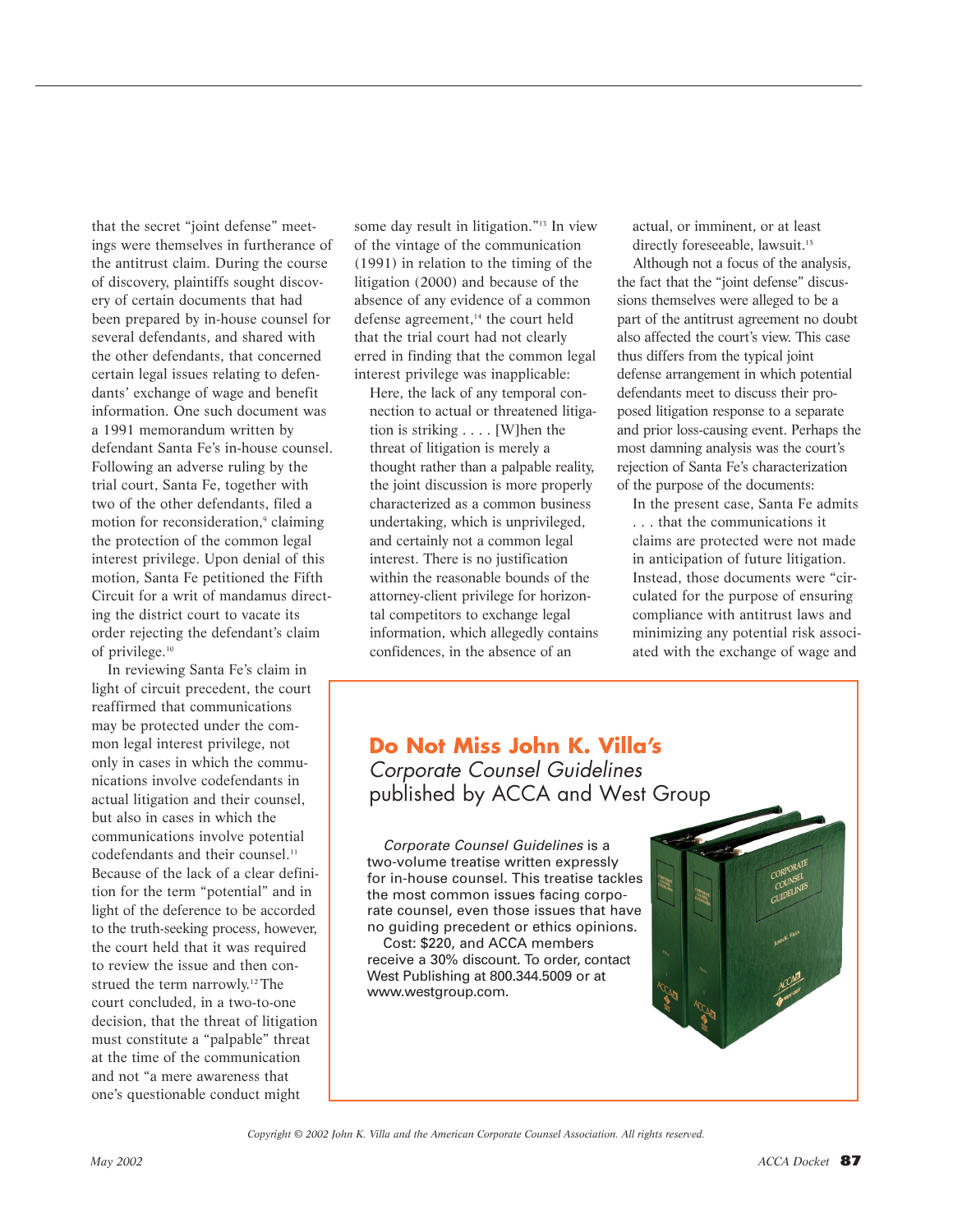

benefit information." . . . In sharing the communications, therefore, they sought to avoid conduct that might lead to litigation. They were not preparing for future litigation . . . .16

*Santa Fe* is one of a number of decisions that have articulated a wide spectrum of standards. Courts have required a "strong possibility"17 or a "reasonable foreseeability" of future litigation.18 In other jurisdictions, however, impending litigation is not determinative of whether certain communications are protected by the privilege.19 Instead, the focus in those jurisdictions centers on the "actual or potential identity of interest which the parties share."20 Under this view, legal advice that is shared among those having a common legal interest $21$  in the advice constitutes protected information, whether the parties contemplate litigation or are attempting to avoid litigation.22 More importantly, however, the modern corporation can now be sued literally anywhere in America, so there is no way even to predict which circuit's rule will be applicable.

This fact counsels a prudent lawyer to be prepared to meet the most stringent standard or to face the risk of a devastating disclosure. For this reason, before engaging in intercorporate meetings for the purpose of devising a common defense strategy, counsel should take certain precautions:

- Review the standards on joint defense or common interest protection in the jurisdictions in which litigation is most likely to occur and make certain to satisfy those standards.
- Enter into a written joint defense or common interest agreement that recites certain specific litigation or threat of litigation as anticipated. Check with securities counsel before doing so, however, because disclosure issues may arise from overzealous descriptions of the imminence or nature of potential litigation.
- Keep the group of potential defendants as small as possible, and never include any party that has a reasonable likelihood of being adverse in litigation.
- Assume that the protection will fail and that any document exchanged (and possibly any on the topic) will lose its privilege protection. Draft documents with the assumption that the protections will not work. Minimizing all written exchanges and prohibiting the participants from retaining notes or making memoranda of the oral discussions are ideal, but lawyers may not be able to control their memo-writing and note-taking urges.  $\blacksquare$

## **NOTES**

- 1. *See* Travelers Cas. and Sur. Co. v. Excess Ins. Co., Ltd., 197 F.R.D. 601, 606 (S.D. Ohio 2000) (noting how "numerous courts throughout the United States" have recognized this application of the attorney-client privilege).
- 2. *See* Western Fuels Ass'n, Inc. v. Burlington Northern R.R. Co., 102 F.R.D. 201, 203 (D. Wy. 1984) (expanding application of attorney-client and work-product privileges to communications arising during course of joint defense efforts).
- 3. *See* PAUL R. RICE, ATTORNEY-CLIENT PRIVILEGE IN THE UNITED STATES § 4:35 (2d ed. 1999). In order to qualify for this privilege, the party seeking its benefit must establish that the communications were made in the course of a joint defense effort or enterprise and were designed to further that effort and that the privilege has not been waived. Matter of Bevill, Bresler & Schulman, 805 F.2d 120, 125 (3d Cir. 1986).
- 4. Griffith v. Davis, 161 F.R.D. 687, 693 (C.D. Cal. 1995).
- 5. *See United States v. Schwimmer*, 892 F.2d 237, 244 (2d Cir. 1989) (where a joint defense strategy has been undertaken, communications made in furtherance of

this strategy are privileged regardless of whether litigation has been commenced against the parties or not); Griffith v. Davis, 161 F.R.D. at 692; *see also* In re Grand Jury Subpoenas, 89-3 and 89-4, John Doe 89-129, 902 F.2d 244, 249 (4th Cir. 1990) (stating that "whether the action is ongoing or contemplated, whether the jointly interested persons are defendants or plaintiffs, and whether the litigation or potential litigation is civil or criminal, the rationale for the joint defense rule remains unchanged").

- 6. Travelers Cas. and Sur. Co. v. Excess Ins. Co., Ltd., 197 F.R.D. at 606.
- 7. 272 F.3d 705 (5th Cir. 2001).
- 8. *Id*. at 706–707.
- 9. The trial court's initial ruling was made at a discovery hearing requested by one of the other defendants for the purpose of scheduling certain depositions. Counsel for defendant Santa Fe was not present. No motion to compel production had been filed by plaintiffs before the hearing, and no notice had been given that plaintiffs would request or that the court would rule on this issue. Even though Santa Fe's counsel was not present, the Fifth Circuit noted that counsel's absence did not preclude the trial court from making its ruling because counsel for the other defendant was "evidently speaking for all of the defendants." *Id*. at 707–708.
- 10. Only Santa Fe's claim of privilege with respect to its 1991 memorandum was before the court. *Id*. at 706.
- 11. *Id*. at 710.
- 12. *Id*.
- 13. *Id*. at 711.
- 14. *See id*. at 709, note 5. The court notes that in its motion for reconsideration, Santa Fe admitted that the document was not made in anticipation of future litigation, but instead was circulated to ensure compliance with the antitrust laws and to minimize any potential risk posed by the exchange of wage and benefit information—that is, defendant intended "to avoid conduct that might lead to litigation." *Id.* at 713. As discussed *infra*, some courts recognize that joint efforts to avoid litigation may fall within the privilege.